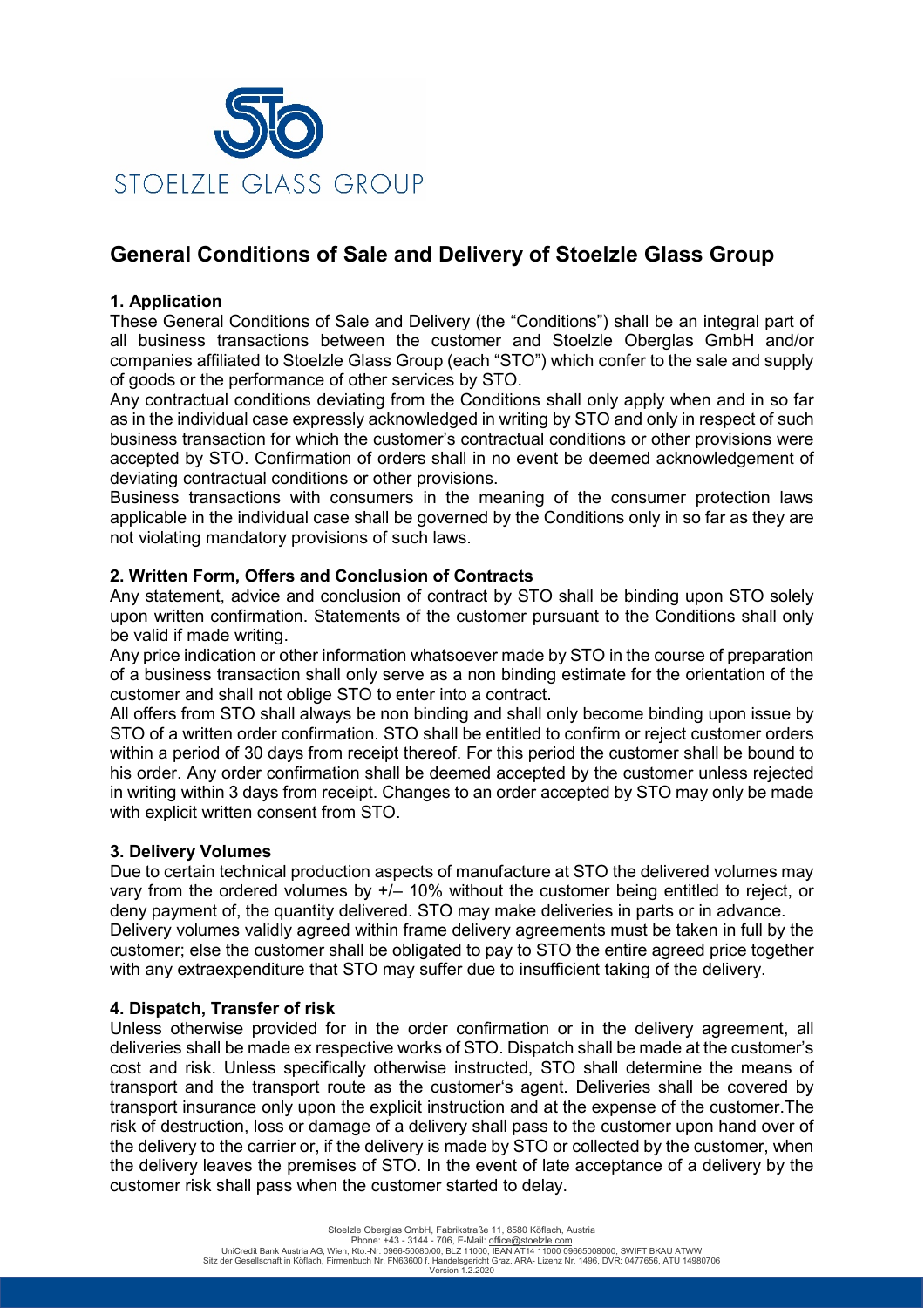

Where no particular packaging was explicitly agreed with the customer, packaging shall be of the type generally employed by STO in the trade. STO shall not be liable for damages caused by defective packaging as far as packaging complies with customer's instructions and else only in cases of malicious intent or gross negligence.

As a principle every delivery shall be deemed consigned in proper condition. Unless proven to the opposite any damages shall be considered as having occurred in course of transport. Where damage, due to agreed delivery conditions (INCOTERMS), occurred within the responsibility of STO, the customer, else losing all claims against STO, must enforce the remedies of STO against the forwarding agents, transporters and transport insurers.

### **5. Delivery Dates, Late Delivery, Acts of God**

Unless otherwise explicitly agreed, dates of delivery shall be approximate and non obligatory dates. STO shall be entitled to exceed agreed delivery dates by up to 8 business days upon written notice to the customer, without the customer being entitled to enforce any measures whatsoever as a result of the delay.

If delivery dates are exceeded for a period longer than stated hereinabove (late delivery), the customer - save for events due to Acts of God - may withdraw only from such part the contract as refers to the delayed delivery upon expiry of a reasonable notice period of at least 4 weeks. Further remedies of the customer against STO, in particular damages, shall be limited to cases of malicious intent and gross negligence and at the most to the net invoice value of the goods affected by the delayed delivery.

Deliveries reported ready for dispatch must be taken by the customer without delay, else STO may at its discretion store such deliveries at the customer's costs and risk and have them immediately invoiced.

Tool- and furnace break, late delivery or failure to deliver on the part of STO's suppliers, shortage of workers, energy or raw materials, strikes, lockouts, disruption to traffic, regulations or orders issued by public authorities and other events of Acts of God, for their duration and to the extent of their effect, shall release STO from the obligation to effect delivery. If delivery is such delayed by more than 2 months, the customer may withdraw from the contract upon reasonable notice period, but be obliged to accept delivery of any parts already completed so far at the agreed price. In such events any damages by the customer shall without exception be excluded.

If the customer delays fulfilment of his obligations, or if circumstances become known in connection with the customer which give rise to justified doubt as to whether the customer in future will fulfil his obligations in due time and in a proper manner, STO, without prejudice to further remedies, may immediately cease deliveries and demand all outstanding monies and other claims as being immediately due.

### **6. Change Control Management**

Changes with impact on the product quality (e.g.: Change in the production site, change in the glass composition) are handled according to an approved procedure. Depending on the agreement and the type of the change the customer is involved in the change procedure.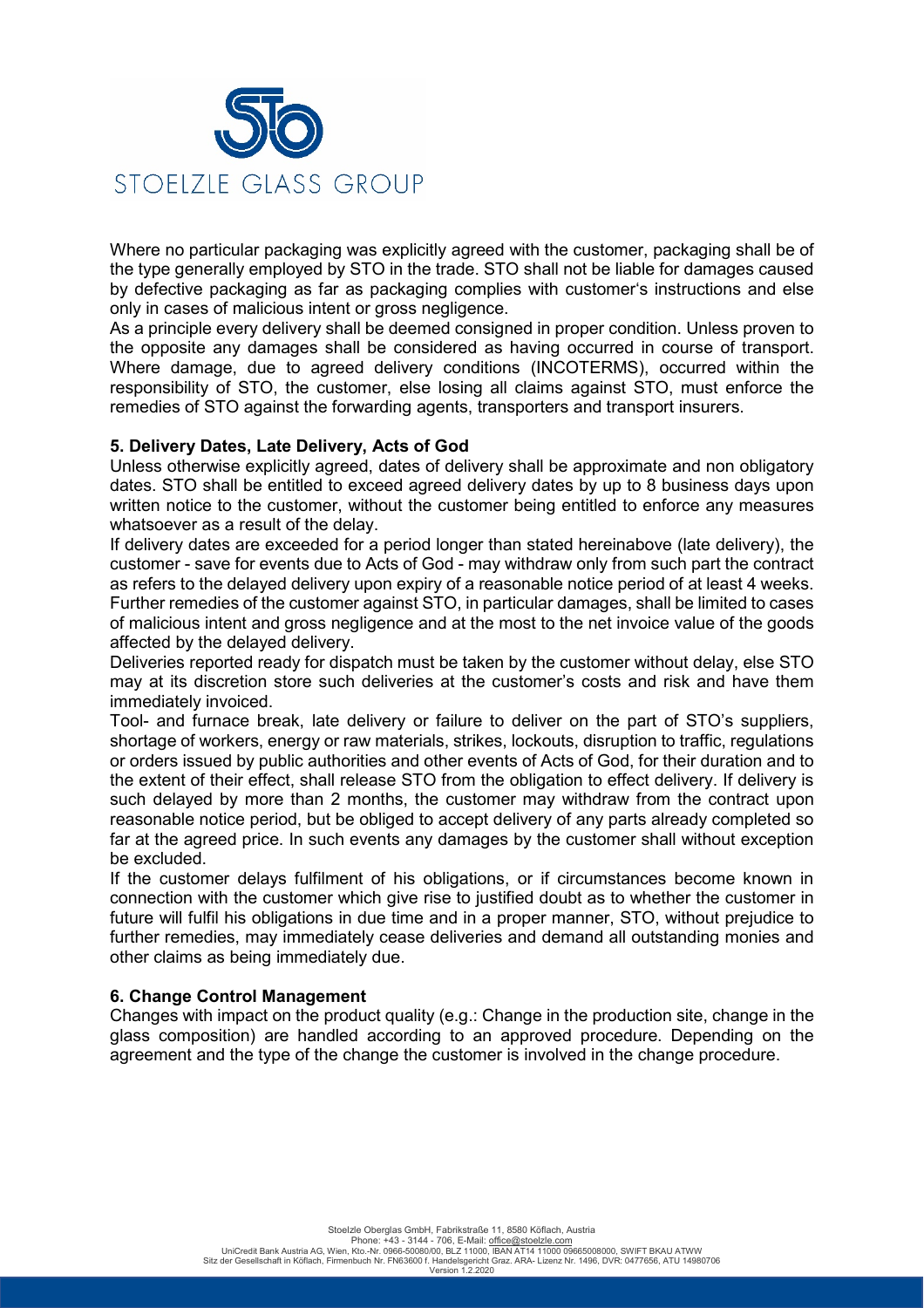

### **7. Warranty**

All particulars of a delivery shall be determined by the order confirmation and the technical manufacturing possibilities at the premises of STO. Unless otherwise agreed in writing, customary defects of parts manufactured in mass production, within the limits for acceptance as determined by STO (Standard- AQL Parameters), shall not constitute a defect that needs to be remedied.

The warranty period for STO shall commence as of the date at which risk associated with the goods passes to the customer and shall end 6 months thereinafter. With respect to defects of such parts of a delivery which STO sourced with third parties, STO shall only warrant within the limits of its own remedies against its respective suppliers.

The customer must immediately inspect every delivery for defects. Any recognisable defects must be reported in writing within 8 days after receipt of the delivery and other defects must be reported immediately upon discovery, but in any event within the warranty period, else any warranty claims shall be excluded. If the customer fails to issue such complaint, or if the items delivered are processed by the customer or mixed or combined with other goods, the delivery shall be deemed being accepted without complaint. Issue of a complaint neither releases the customer from his payment obligations, nor may the customer refuse further deliveries from the respective or another contract. In the event of inappropriate handling or processing of the delivery all remedies against STO shall be excluded. If a defect is acknowledged by STO, STO may either take back the delivery at the agreed price or provide for substitute delivery following return of the original goods or remedy the defect itself. Remedy of defects by the customer on his own shall only be reimbursed by STO if STO gave in advance written consent.

STO shall be liable for consequential damages caused by defects to persons or plant equipment (in particular damages as a result of interruption to operations), to the extent such damages comprise loss of profit or third party damages, only to the extent that the defect was caused by malicious intent or gross negligence; moreover the liability of STO as to such damages shall be limited to the net invoice value of the delivery affected by the defect.

The customer - else losing all warranty claims and indemnities against STO - shall at its own expense implement, maintain and upon request evidence to STO a traceability system that allows, with respect to all deliveries of product by STO to the customer, through the batch number as well as the pallets number and/or the handling unit number respectively determination of the production charge from which the product came as well as the pellet on which the product was placed for delivery to the customer.

### **8. Damages**

Unless otherwise stated in the Conditions the liability of STO for damages caused by minor negligence and for all indirect damages shall be excluded and else be limited to the net order value.

### **9. Product liability**

The liability of STO for damages to property resulting from a faulty product which the customer suffers as an entrepreneur shall be excluded. Claims of the customer for damages due to faulty products shall be limited to malicious intent and gross negligence. The customer, else being liable for damages, shall apply this exoneration clause in favour of STO also in respect of any of his customers. The limitation of product liability of STO shall apply on goods same as on packaging.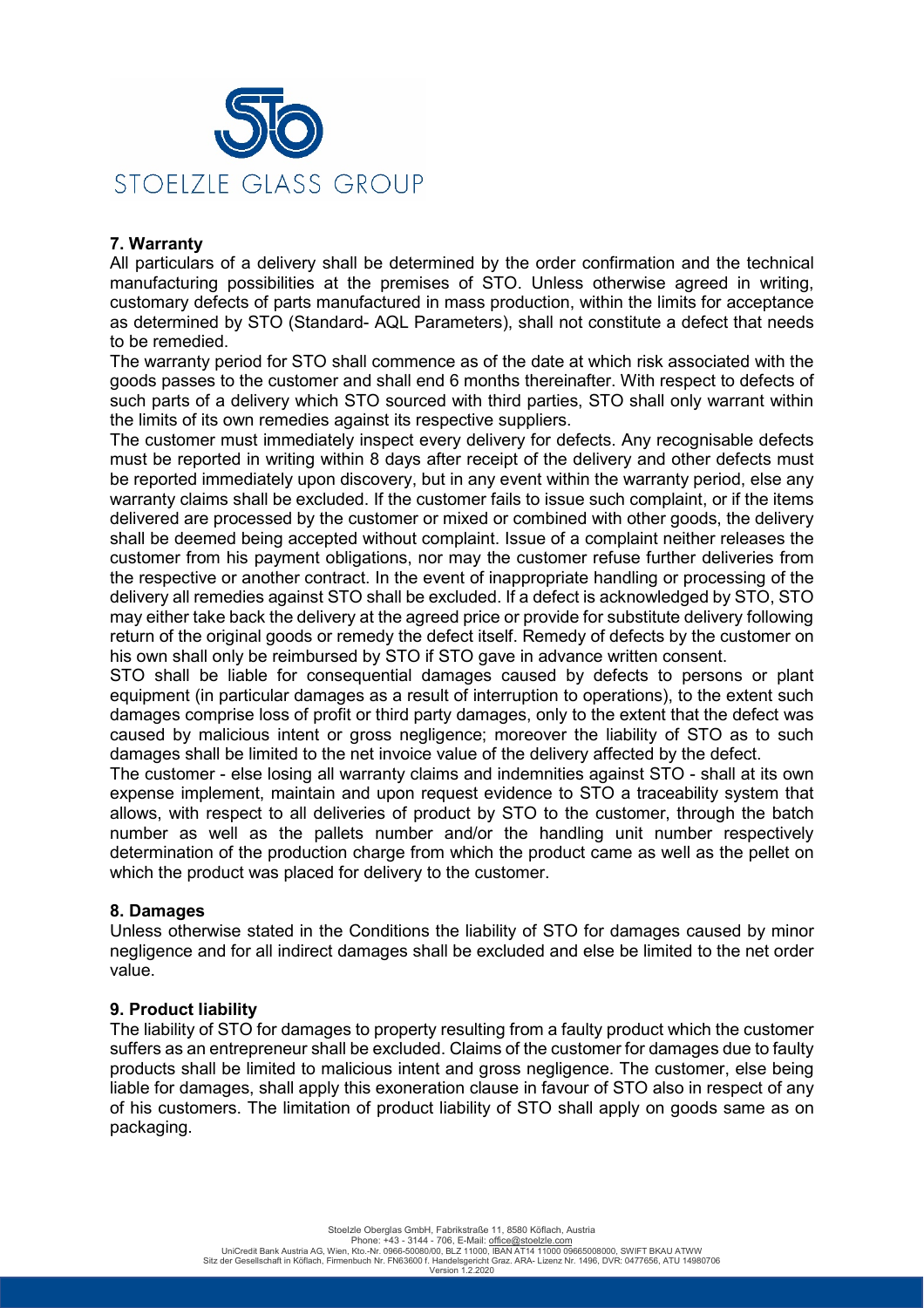

## **10. Intellectual Property Rights**

Irrespective of the existence of legal protection rights all documentation, technical drawings and other works made by STO, and all techniques applied by STO to manufacture and design of the goods, preliminary to or upon processing of an order shall always remain sole intellectual property of STO. The customer may not use for own manufacturing purposes, even not upon further technical development, and may not disclose or make available in any manner whatsoever to third parties, any such know how which he gained access to by receipt from STO of constructions, deliveries, information on the manufacturing processes or likewise information. In the event of any violation by the customer of the obligations imposed hereby STO may enforce against the customer the rights provided to a patent owner by the Austrian Patent Act in case of an infringement of patent rights.

The customer shall fully indemnify, and hold harmless, STO from and against all claims of third parties due to infringements of patents or other intellectual property rights caused by component parts, group of component parts or other goods or services which were not developed by STO.

### **11. Advice on Use of Products**

Any oral or written advice by STO as to the application of products shall be non-binding, also in relation to any third parties' protective rights, and shall not relieve the customer from his obligation to examine on his own any delivery in respect of its suitability for the intended process and/or purpose. Any liability of STO in that respect shall be limited to malicious intent and gross negligence, and be limited to the net invoice value of the delivery which caused the damages.

### **12. Retention of Title**

Any delivery shall remain property of STO until full settlement of all payments relating to the delivery, including accessory payments such as interest and expenses. The customer shall store goods, which are subject to retention of title by STO, separately and in a proper manner and take out appropriate insurance cover for such goods.

The customer may further process or re-sell the goods, which are subject to retention of title by STO, in the normal course of business; provided, however, that pledging or protective conveyance of the goods may only be made upon prior written approval from STO. STO's retention of title shall also extend to such products as may result from further processing of the goods. If goods, which are subject to retention of title by STO, are further processed or joined to or mixed with other materials, STO shall obtain common ownership on the product which thus arises in the proportion of the value of the goods supplied by STO to the value of the other materials. In any such event the customer shall be deemed being a custodian of the goods and be obliged to participate in all measures which may be necessary or useful to protect ownership of STO. If third parties assert or intend to assert rights over the goods subject to retention of title, the customer, else being liable for all damages, shall without delay inform STO accordingly.

The customer hereby assigns to STO all receivables from the onward sale of goods, which are subject to retention of title by STO. The customer, upon demand, shall disclose to STO the names and addresses of his buyers as well as the accounts receivable and amounts due resulting from such sales. The customer shall in addition include the subject assignment in his accounts and, upon demand, deliver to STO respective evidence thereof. STO may any time inform the respective customers of such assignments. Unless revoked by STO and without prejudice to STO's sole title in the assigned receivables, the customer may collect the receivables assigned to STO in his own name, but for the account of STO. The customer may not assign to third parties receivables from the onward sale of goods, which are subject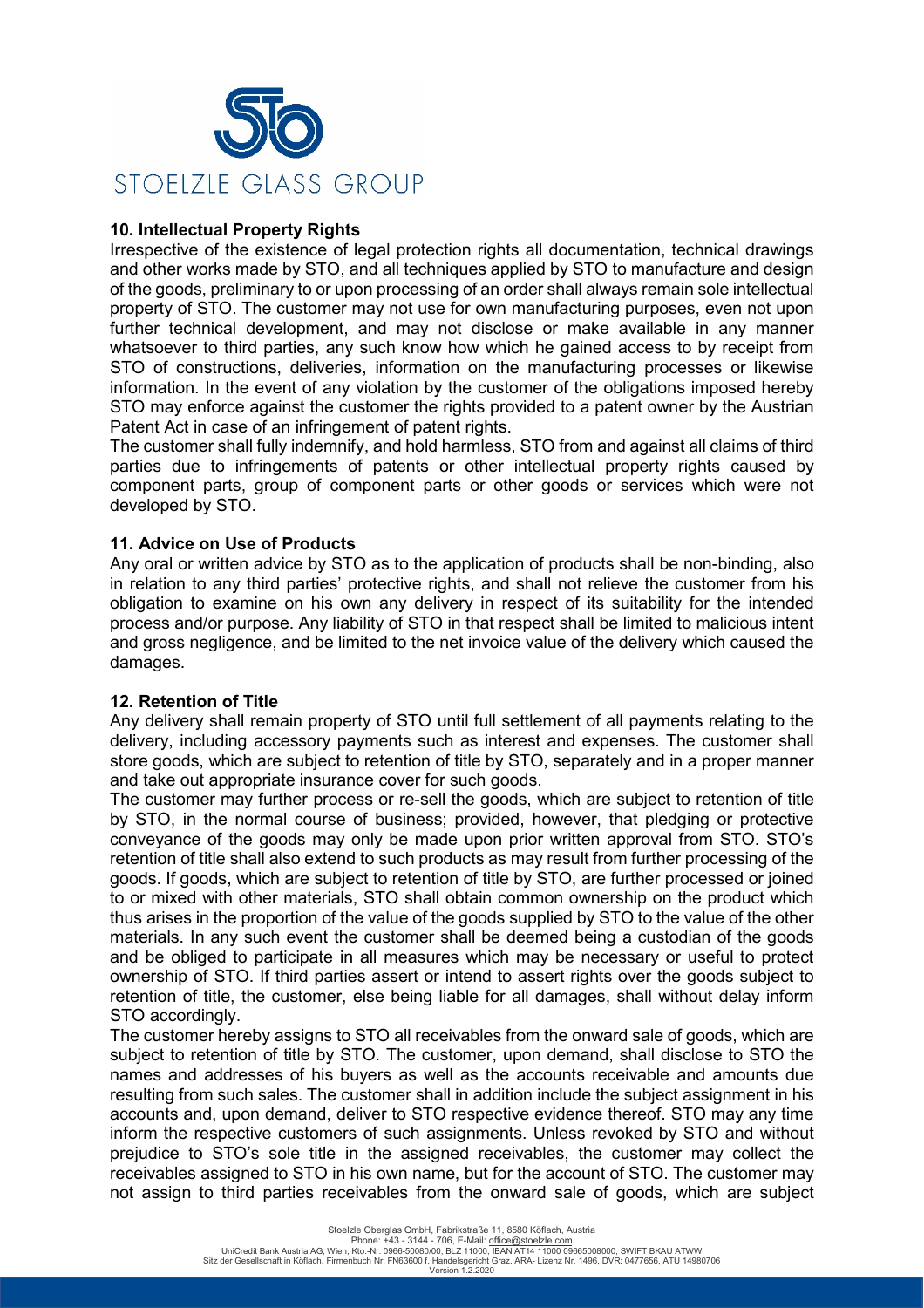

to retention of title by STO. In relation to STO such assignment shall in any case be legally invalid.

Deliveries repossessed by STO pursuant to the assertion of the retention of title shall be taken back at their scrap value, whereby the costs of return transport shall be borne by the customer. The customer shall, however, be credited any gains from sales beyond the scrap value. Tools manufactured by STO for the purpose of producing the ordered goods shall remain property of STO even if the customer paid for the tools.

#### **13. Prices**

The prices of STO shall be quoted in the currency contained in the offer or else in such currency as may apply at the respective delivering STO Group member and be net ex works. The agreed prices are based upon the costs at the date of the written order confirmation. In the event of changes to material and energy prices, costs of labour, freight charges, customs, taxes or other price relevant costs, STO retains the right to adapt the prices to the cost structure at the delivery date. The prices shall only apply to the agreed number of pieces. For lower quantities supplements shall be charged.

If offers are made in other currencies than Euros, STO retains the right to modify prices to reflect exchange rate fluctuations which occur up to the delivery date (or, in the event of customer' delay, up to the payment date).

#### **14. Payment**

Unless otherwise stated in the order confirmation or in the delivery agreement, all invoices shall be payable to STO, free of charges, within 8 days from the invoice date. STO retains the right to make delivery dependent on immediate payment upon acceptance of the goods. Payment by means of bill of exchange or cheque may be made only upon separate agreement, whereby all interest and costs are to be borne by the customer; in the event of payment by means of bill of exchange the customer may not make any deductions.

In the event of late payment interest shall be charged at the rates as provided for by § 352 of the Austrian Commercial Code. Any higher interest charges for which STO may become liable are to be reimbursed by the customer. In the event of late payment all reminder and collection costs shall be borne by the customer.

All fees for bank transfers, documents against payment or documentary credit shall be borne by the customer.

If tool costs are to be apportioned over the expected production volume, tool costs, not such covered for reason that the customer failed to take, or only part wise took, the volumes upon which amortization was based, shall be invoiced to the customer and be immediately due for payment.

Prohibitions on cession, if so imposed by the customer, shall be void for STO.

#### **15. Place of Fulfilment, Governing Law, Legal Venue, Severability**

Place of fulfilment for all deliveries of goods and supply of services shall be the premises of the respective invoicing STO Group member, where all present and future claims arising from contracts with the customer are to be fulfilled.

All contracts and deliveries shall be governed by the laws of the country where the respective invoicing STO Group member is seated, without regard to its conflict of law provisions and the UN Convention on Contracts for the International Sale of Goods. All disputes arising out of or in connection with the contractual relation to the customer shall be referred to the competent courts at the legal seat of the respective invoicing STO Group member; provided, however, that STO may institute legal proceedings also with any another competent court.